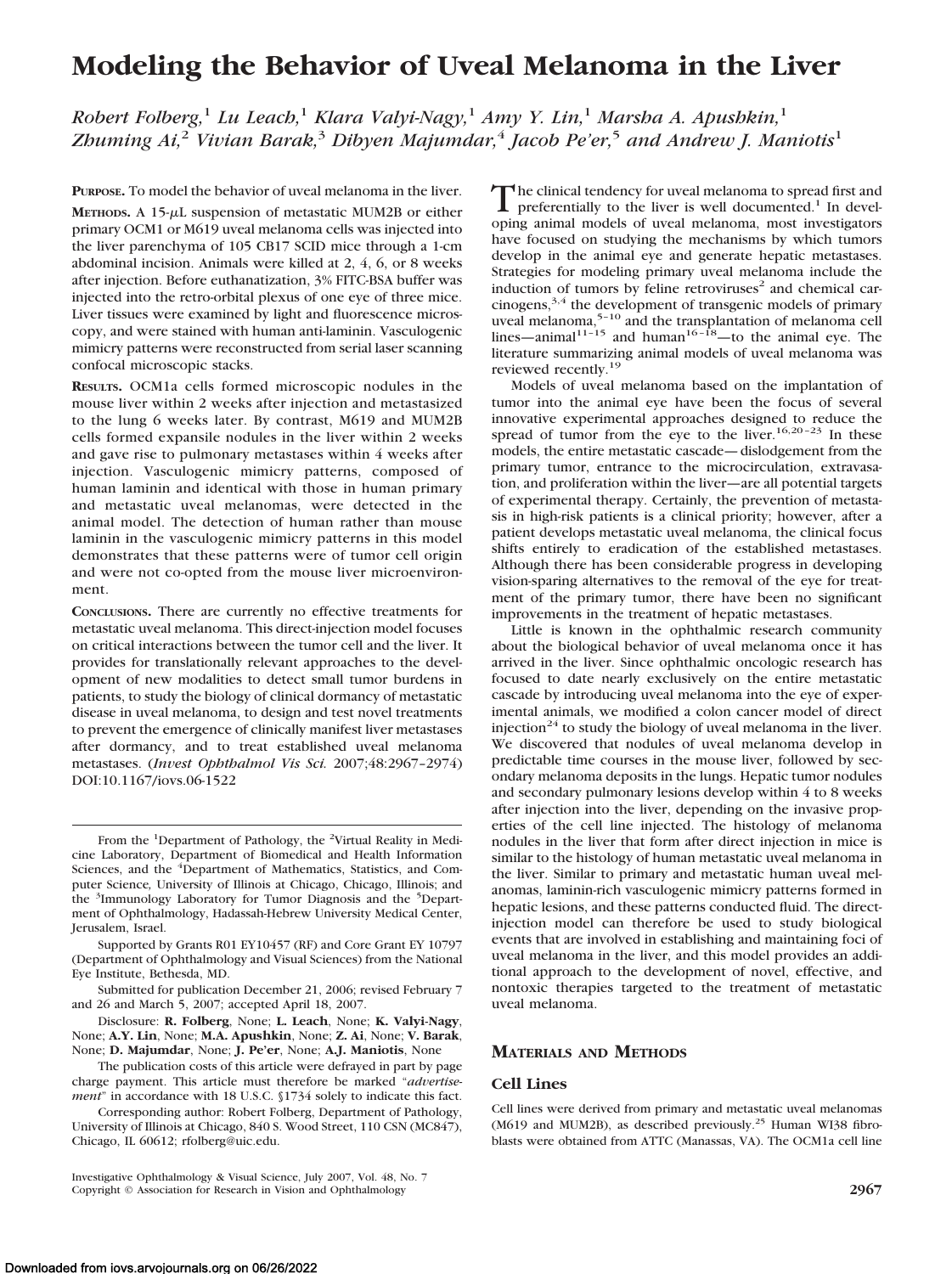was a generous gift of June Kan-Mitchell (Karmanos Cancer Institute, Wayne State University, Detroit, MI). All cell lines have been authenticated as human<sup>26</sup> and as free of mycoplasma and common viral pathogens. These cell lines have been shown repeatedly to model the behavior of primary and metastatic uveal melanoma in vivo.<sup>25,27</sup> The primary uveal OCM1a melanoma cell line is poorly invasive in membrane-invasion culture system<sup>28</sup> assays and does not form vasculogenic mimicry patterns in three-dimensional (3D) cultures. By contrast, the M619 primary uveal melanoma cell line and the metastatic MUM2B uveal melanoma cell lines are highly invasive in MICS assays and form vasculogenic mimicry patterns in 3D cultures.<sup>25</sup> From each cell line, 5 million cells were grown in 1% agar–coated, 60-mm tissue culture dishes containing 15% heat-inactivated fetal bovine serum, glutamine, and MEM/EBSS (minimum essential medium with Earle's balanced salts solution; Hyclone, Logan, UT) until spheroids formed (typically within 2 days). WI38 fibroblasts were prepared for injection by using the same protocol but substituting DMEM (BioWhitaker, Walkersville, MD) for MEM/EBSS and 10% fetal bovine serum. When the spheroids reached the size of 200 to 500  $\mu$ m, they were injected directly into the liver of SCID mice.

### **Implantation Technique**

Each mouse was anesthetized before surgery with ketamine (100 mg/kg) and xylazine (5 mg/kg) via intraperitoneal injection. A small horizontal abdominal incision (1 cm) was made in the left upper quadrant so that the left lobe of the liver was exposed. Spheroids of melanoma cells from one of the three lines were drawn into a Hamilton syringe with a 29-gauge needle creating a 15  $\mu$ L slurry that was injected into the parenchyma of the exposed liver with the assistance of a stereomicroscope (American Optical Company, Buffalo, NY), roughly after a protocol described previously to establish models of colon cancer in the liver. $24$  It had been shown previously that the use of cell slurries fashioned from tumor cell spheroids was particularly effective in establishing animal models of primary uveal melanoma in the rat.<sup>29</sup> Gentle pressure was applied to the hepatic injection site for 1 minute with a cotton-tipped applicator. After tumor cell injection, the left lobe of the liver was repositioned into the peritoneal cavity, and the abdominal wall was then closed with a 6-0 absorbable suture (Ethicon, Somerville, NJ).

## **Time-Course Experiments**

Preliminary experiments indicated that 4 weeks after intrahepatic injection of tumor cells, mice receiving M619 or MUM2B cells approached a 20% loss in body weight, whereas mice receiving OCM1a cells appeared healthy at the same time point. Ninety additional male SCID CB-17 mice (Harlan Sprague-Dawley, Indianapolis, IN), 19 to 21 g, were divided into six experimental groups of 15 animals each. The liver of each animal received one of the three cell lines, and for each cell line, animals were euthanatized at either 2 or 4 weeks after implantation (a total of six groups of animals, 15 animals per group). The liver of each of 15 additional animals was injected with OCM1a cells and observed for 7 (2 animals) or 8 (13 animals) weeks. WI38 fibroblasts were injected in the liver of five mice and these animals were euthanatized 4 weeks later. A complete necropsy was performed on each animal. The identification of metastases was made from the examination of histologic preparations of the bread-loafed liver and other viscera stained with hematoxylin-eosin rather than by gross examination. One hematoxylin-eosin–stained section of each organ was scanned by one of the investigators (RF) for the presence or absence of metastases. On the average, five slides from each animal were reviewed. Typically, three of these slides represented bread-loaf sections through the liver and lungs. The size of hepatic uveal melanoma tumor nodules in the liver was measured directly from glass slides.<sup>30</sup> Differences in the size of lesions for each cell line were compared at different time points, and differences in the sizes of lesions between time points were studied with the Kruskal-Wallis test. All animal protocols were approved by the Animal Care Committee of

the University of Illinois at Chicago and conformed to the ARVO Statement for the Use of Animals in Ophthalmic and Vision Research.

## **Perfusion Studies**

Before euthanatization, three mice in which OCM1a cells had been injected 6 weeks earlier were perfused with fluorescent bovine serum albumin (BSA; Sigma-Aldrich, St. Louis, MO). Each animal was injected with the ketamine-xylazine cocktail for the implantation followed by the injection of 0.2 mL of 3% FITC-BSA into the retrobulbar orbital plexus of one eye. After 45 minutes of observation, animals were euthanatized. Liver tissue with tumor nodules was snap frozen, sectioned on a cryostat at  $4 \mu m$ , and viewed with a microscope equipped for fluorescence (BX40; Olympus America, Melville, NY). Digital images were then captured (Optronics MagnaFire Camera; Optronics, Goletta, CA).

### **Immunohistochemistry**

The histologic demonstration of vasculogenic mimicry patterns in primary uveal melanomas is associated with the development of metastatic melanoma, $31$  and these patterns have been described in liver and extrahepatic uveal melanoma metastases.<sup>32</sup> Because these patterns have been confused with fibrovascular septa when uveal melanoma cells were implanted subcutaneously in mice,<sup>33</sup> the patterns were stained with laminin rather than the more nonspecific periodic acid-Schiff (PAS), used originally to demonstrate vasculogenic mimicry patterns in tissue sections.<sup>34</sup>

Unstained slides cut at  $4 \mu m$  from all melanoma nodules in the liver and pulmonary metastases (as identified on hematoxylin-eosin stained sections) were stained with either a mouse monoclonal antibody (L8271, clone LAM 89; Sigma-Aldrich, St. Louis, MO) specific for human laminin or a rabbit polyclonal anti-laminin antibody (Z0097; Dako, Carpinteria, CA) that cross-reacts with both mouse and human laminin (both in a dilution of 1:200). Formalin fixed, paraffin-embedded tissue samples were sectioned at  $4-\mu m$  thickness and mounted on slides (Superfrost/Plus; Erie Scientific Company, Portsmouth, NH). The slides were deparaffinized in xylene, rehydrated through a decreasing ethanol gradient, and rinsed in distilled water followed by antigen unmasking with a  $10\times$  concentrated retrieval solution (Target Retrieval Solution; Dako), according to the manufacturer's instructions. They were then rinsed in phosphate-buffered saline (PBS) for 5 minutes. The tissue sections were exposed to a blocking solution (Peroxidase Blocking Reagent; Dako) for 10 minutes at room temperature. The slides were pretreated with proteinase K (Dako) for 5 minutes and then with protein-blocking solution (Protein Block Serum-Free; Dako) for 10 minutes at room temperature. They were rinsed and incubated with one of the two anti-laminin antibodies for 30 minutes at room temperature, rinsed, and treated with a labeled polymer (EnVision Plus; Dako) for 30 minutes at room temperature. Laminin staining was detected by 3,3--diaminobenzidine (DAB Plus; Dako) for 10 minutes. (Each of the three cell lines generates amelanotic tumors when implanted into animal hosts.) The slides were rinsed in distilled water, counterstained, and dehydrated through an alcohol gradient and mounted (Permount; Biomeda, Foster City, CA).

For the demonstration of mouse endothelial cells in frozen sections of the mouse liver, the following protocol was used. Frozen sections were cut at  $4 \mu m$  and were fixed in acetone. Slides were placed in PBS for 15 minutes. An  $H_2O_2$  block was applied at room temperature for 10 minutes, and the slides were rinsed with PBS followed by the protein blocking solution, as described earlier, for 10 minutes. The slides were blotted and exposed to anti-mouse CD31 (PECAM-1; BD-Pharmingen, San Diego, CA), 1:20 dilution at room temperature for 60 minutes. Chromogen detection and slide preparation followed the protocol described earlier.

Digital photomicrographs were obtained (with either a MagnaFire Camera; Optronics mounted on a BX40 microscope; Olympus America, or with a CS Digital Scanner; Aperio Technologies, Vista, CA).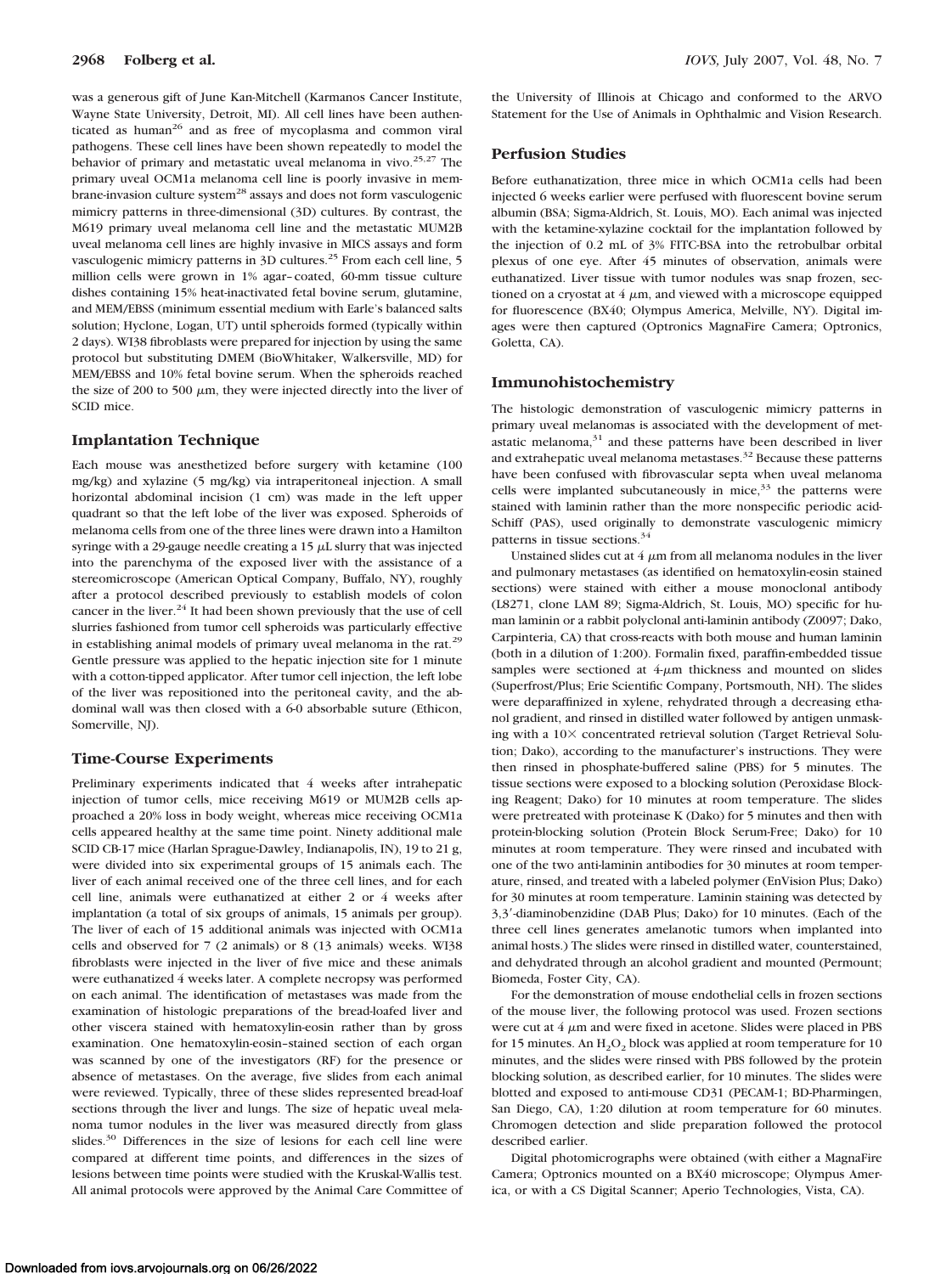**FIGURE 1.** Representative histologic sections of mouse liver at various times after injection with human uveal melanoma cell lines. (**A**) OCM1a cells formed a nodule in the mouse liver at 2 weeks after injection. (**B**) MUM2B cells in the mouse liver at 4 weeks after injection. (**C**) M619 cells formed secondary metastases to the lung 4 weeks after injection into the liver. (**D**) Tumor emboli were identified in hilar tissues adjacent to the lung (*bottom right*) from MUM2B cells 4 weeks after injection into the mouse liver. Bars: (**A**) 400  $\mu$ m; (**B**, **D**) 100  $\mu$ m; (**C**) 150  $\mu$ m.



# **3D Reconstruction of Vasculogenic Mimicry Patterns in Melanoma Hepatic Deposits in the Mouse**

Vasculogenic mimicry patterns in human uveal melanoma tissue, both primary and metastatic, have been reconstructed with high fidelity from serial paraffin-embedded sections by methods described in detail previously.35–37

Briefly, 14 serial paraffin-embedded sections cut at  $4 \mu m$  were dual-labeled with antibodies to human laminin and to S-100 protein. We have shown that human uveal melanoma tends to stain diffusely with antibodies to S-100 proteins, whereas the distribution of other melanocytic markers is patchy.<sup>38</sup> After the sections were treated as described earlier through the steps of blocking solution and proteinase K, the slides were incubated with monoclonal mouse anti-laminin antibody (L8271, clone LAM 89; Sigma-Aldrich) at a titer of 1:200 for 30 minutes at room temperature. The slides were rinsed then treated with protein block (Protein Block Serum-Free; Dako) for 10 minutes, blotted, and then treated with Alexa Fluor 488 mouse-goat antibody (Invitrogen-Molecular Probes, Eugene, OR) at a 1:400 dilution for 30 minutes at room temperature. They were blocked with protein block as described earlier and incubated with S100 rabbit antibody (Z0311; Dako) at a dilution of 1:200 for 30 minutes at room temperature, rinsed, blocked with protein block for 10 minutes, blotted, and exposed to Alexa Fluor 594 rabbit-goat antibody (Invitrogen-Molecular Probes) at a titer of 1:400 for 30 minutes at room temperature. They were then rinsed in distilled water and mounted (Faramount; Dako) and kept in a dark place until screened.

To locate areas of vasculogenic mimicry patterns, we first studied the slides by routine immunofluorescence microscopy (BX40; Olympus). Fields for reconstruction were captured with the digital camera (MagnaFire; Optronics) for each chromogen, and the images were merged (MagnaFire software; Optronics). Each of the 14 serial sections was then examined with a laser scanning confocal microscope (LSM 510; Carl Zeiss Meditech, Thornwood, NY) with a  $40\times$  objective. Images were stored in laser scanning microscope format and converted on computer (LSM Image Browser software, ver. 2.50.0929; Carl Zeiss

Meditec, Jena, Germany) into tagged image file format (TIFF). The 3D reconstruction was accomplished by using an immersive virtual reality environment (Immersadesk; Fakespace, Kitcherner, Ontario, Canada), as described in detail previously.35–37

## **RESULTS**

# **The Establishment of Uveal Melanoma Deposits in the Mouse Liver and Secondary Metastases**

MUM2B cells, which are highly invasive in vitro and which were developed from a human liver uveal melanoma metastasis, formed tumor nodules in the mouse liver within 2 weeks after implantation in 9 (60%) of the 15 animals injected. The MUM2B cells not only formed expansile nodules within the liver, but spread as a plaque over the liver surface. In four of the nine animals in which liver nodules developed at 2 weeks after implantation, tumor had spread by direct extension to the abdominal viscera, but secondary metastases to the lung were not identified. However, by 4 weeks after injections, tumor had spread locally to the abdominal viscera in 14 (93%) animals and to the lungs in 8 (53%). Metastases to hilar lymph nodes were identified in one animal, and tumor emboli within blood vessels were identified in a different animal.

M619 cells, which are also highly invasive in vitro and which were developed from a primary uveal melanoma, formed tumor nodules in the liver in 10 (67%) of the 15 animals in this group at 2 weeks after injection, without evidence of local invasion along the surface of the liver and into the abdomen. At 4 weeks after injection, all 15 mouse livers contained nodules of melanoma. In 8 of these animals, tumor was confined to the liver, but in 7 animals, tumor not only expanded within the liver but also grew as a surface plaque over the liver. Adjacent abdominal visceral organs were infiltrated by tumor in 11 animals. Metastases were identified in hilar lymph nodes in three animals, and pulmonary metastases were identified in one.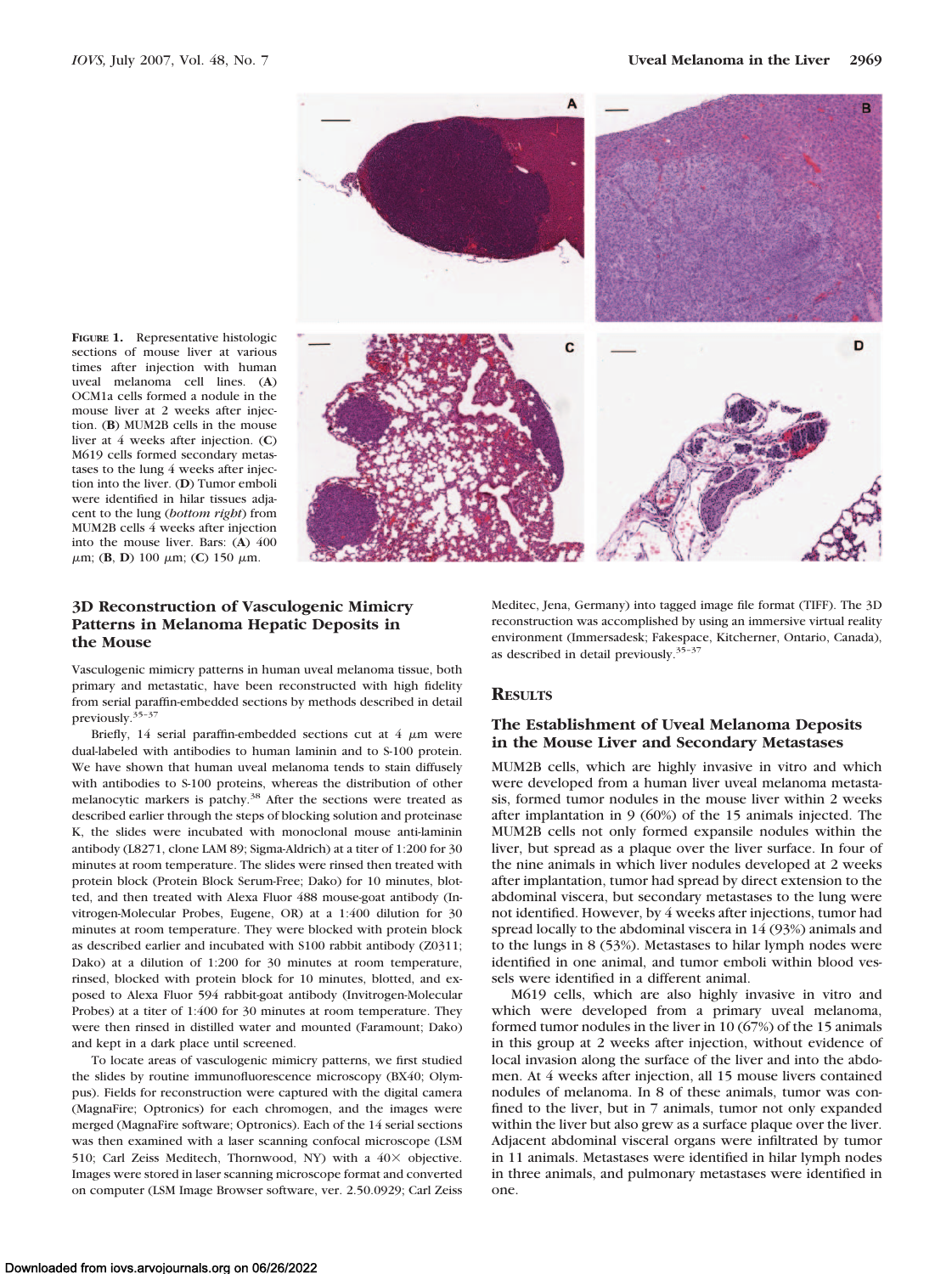**TABLE 1.** Time Course of Melanoma Cells Implanted in the Mouse Liver

|                      |         | OCM1a                       | M619     | <b>MUM2B</b> |
|----------------------|---------|-----------------------------|----------|--------------|
| 2 Weeks $(n = 15)$   | Liver   | 8                           | 10       | 9            |
|                      | Abdomen | 0                           | $\Omega$ | 4            |
|                      | Lung    | 0                           | $\Omega$ | $\Omega$     |
| 4 Weeks ( $n = 15$ ) | Liver   | 9                           | 15       | 15           |
|                      | Abdomen | 0                           | 11       | 14           |
|                      | Lung    | 0                           | 1        | 8            |
| 6 Weeks $(n = 6)$    | Liver   | 6                           |          |              |
|                      | Abdomen | 5                           |          |              |
|                      | Lung    | $\Omega$                    |          |              |
| 7 Weeks $(n = 2)$    | Liver   | $\mathcal{P}_{\mathcal{L}}$ |          |              |
|                      | Abdomen | 2                           |          |              |
|                      | Lung    | 1                           |          |              |
| 8 Weeks $(n = 7)$    | Liver   |                             |          |              |
|                      | Abdomen | 5*                          |          |              |
|                      | Lung    | $5*$                        |          |              |

Experiments were not extended beyond 4 weeks for cell lines M619 and MUM 2B.

\* One animal with abdominal involvement had no pulmonary metastases, and one animal with pulmonary metastases has no abdominal involvement.

OCM1a cells, which are poorly invasive in vitro, established microscopic liver nodules in 8 (53%) of the 15 animals within 2 weeks. Nodules formed by OCM1a were expansile, remaining within the liver parenchyma and, unlike MUM2B and M619 cells, growth along the surface of the liver was never observed, nor was there any evidence of local spread to the abdominal viscera at this time point. At 4 weeks after injection, tumor nodules were present in nine animals without evidence of surface plaque, abdominal spread, or pulmonary metastases. At 6 weeks after injection, tumor nodules were observed in each of the six animals observed to this time point with focal spread into the abdomen in five animals and no evidence of pulmonary metastases. In each of the nine animals observed for more than 6 weeks, tumor nodules developed in the liver and in seven (78%), abdominal spread was identified. Pulmonary metastases were identified in one of the two animals observed until 7 weeks and in five of the six animals observed for 8 weeks after injection.

Four weeks after injection of WI38 fibroblasts into the mouse liver, no lesions were detected.

Animals receiving M619 and MUM2B cells were not observed beyond 4 weeks, to minimize distress to the animals because of the high incidence of secondary metastases by that time point. Representative histologic findings are presented in Figure 1 and the time-course for tumor development after implantation for each of the three cell lines is summarized in Table 1. As expected, there were significant increases in the size of uveal melanoma tumors in the mouse liver over time for each of the three cell lines, as summarized in Table 2.

# **Demonstration of Vasculogenic Mimicry in Hepatic Nodules**

Highly invasive M619 and MUM2B cells stained intensely and uniformly positive for laminin at all time points. Although laminin-positive loops, identical with laminin-positive vasculogenic mimicry patterns in human metastases in the liver,  $32,39$  were identified in some tumor nodules formed by M619 and MUM2B cells in the liver, the intensity of laminin staining obscured the discrimination of intralesional patterning. By contrast, OCM1a cells were diffusely but very weakly laminin-positive in all lesions and intensely staining lamininpositive loops and networks of back-to-back loops were consistently and easily identified in lesions formed in the liver as early as 2 weeks after injection (0.4 mm in diameter). Laminin-positive vasculogenic mimicry patterns, identical with those seen in human tumors, were identified in larger intrahepatic nodules formed by OCM1a at 6 to 8 weeks (Fig. 2A) and within very small secondary metastases to the lung formed by MUM2B cells 4 weeks after implantation (Fig. 2B). Vasculogenic mimicry patterns were formed more consistently by OCM1a cells in the context of the liver than by M619 or MUM2B cells.

Vasculogenic mimicry patterns were visualized in tissues labeled by the polyclonal anti-laminin antibody that recognizes both mouse and human laminin. The monoclonal antilaminin antibody, specific for human laminin, did not label mouse control tissues, such as renal tubules or glomeruli, nor did the antibody label internal controls such as vessels in the mouse liver, but looping vasculogenic mimicry patterns were clearly evident in the OCM1a tumor nodules in the liver (Figs. 2C–F).

Three-dimensional reconstructions of vasculogenic mimicry patterns in OCM1a-generated liver nodules revealed the laminin-positive patterns to represent thin envelopes wrapped around branching cylinders of OCM1a tumor cells (Fig. 3). The 3D characteristics of these patterns can be better appreciated by viewing Movie 1, available online at http://www.iovs.org/ cgi/content/full/48/7/2967/DC1. Reconstructions of OCM1agenerated tumor nodules in the mouse liver were identical topologically to reconstructions of human primary<sup>35</sup> and metastatic uveal melanomas<sup>40</sup> reported previously.

Because vasculogenic mimicry patterns were most highly developed in animals whose livers were injected with OCM1a cells between 6 and 8 weeks, three of these animals were perfused by FITC-BSA before euthanatization. In contrast to the radial distribution of the tracer in hepatic sinusoids adjacent to central venules in the uninvolved hepatic parenchyma (Fig. 4A), tracer within the tumor nodule was distributed as backto-back loops (Fig. 4B). It is known that endothelial cell-lined blood vessels do not appear as back-to-back loops on thin, 2D histologic sections.<sup>41</sup>

**TABLE 2.** Sizes of Uveal Melanoma Nodules in the Mouse Liver by Cell Line and Time

| Time in Weeks | OCM1a |           |                  |      |     | M619 |      |                  |      | MUM2B |      |           |                  |      |     |
|---------------|-------|-----------|------------------|------|-----|------|------|------------------|------|-------|------|-----------|------------------|------|-----|
|               | Mean  | <b>SD</b> | $\boldsymbol{n}$ | Min  | Max | Mean | SD.  | $\boldsymbol{n}$ | Min  | Max   | Mean | <b>SD</b> | $\boldsymbol{n}$ | Min  | Max |
| 2             | 0.53  | 0.39      |                  | 0.23 | 1.3 |      | 1.13 | 10               | 0.27 | 4     | 1.46 | 0.98      | 9                | 0.42 | 3.1 |
| 4             | 1.81  | 2.44      | 10               | 0.2  | 8.5 | 4.12 | 1.52 | 15               | 1.35 |       | 3.11 | 1.92      | 15               | 0.9  | 6.5 |
| $\circ$       | 4.63  | 1.81      | 6                | 1.8  |     |      |      |                  |      |       |      |           |                  |      |     |
|               | 4.93  | 4.35      | 2                | 1.85 | 8   |      |      |                  |      |       |      |           |                  |      |     |
| 8             | 6.54  | 4.48      |                  | 1.2  | 15  |      |      |                  |      |       |      |           |                  |      |     |

Data are in millimeters. Statistical comparisons (Kruskal-Wallis test): OCM1a: 2 weeks vs. 8 weeks:  $P = 0.026$  ( $df = 1$ ,  $\chi^2 = 9.0362$ ); M619: 2 weeks vs. 4 weeks:  $P = 0.0002$  ( $df = 1, \chi^2 = 13.941$ ); MUM2B: 2 weeks vs. 4 weeks:  $P = 0.0273$  ( $df = 1, \chi^2 = 4.8718$ ).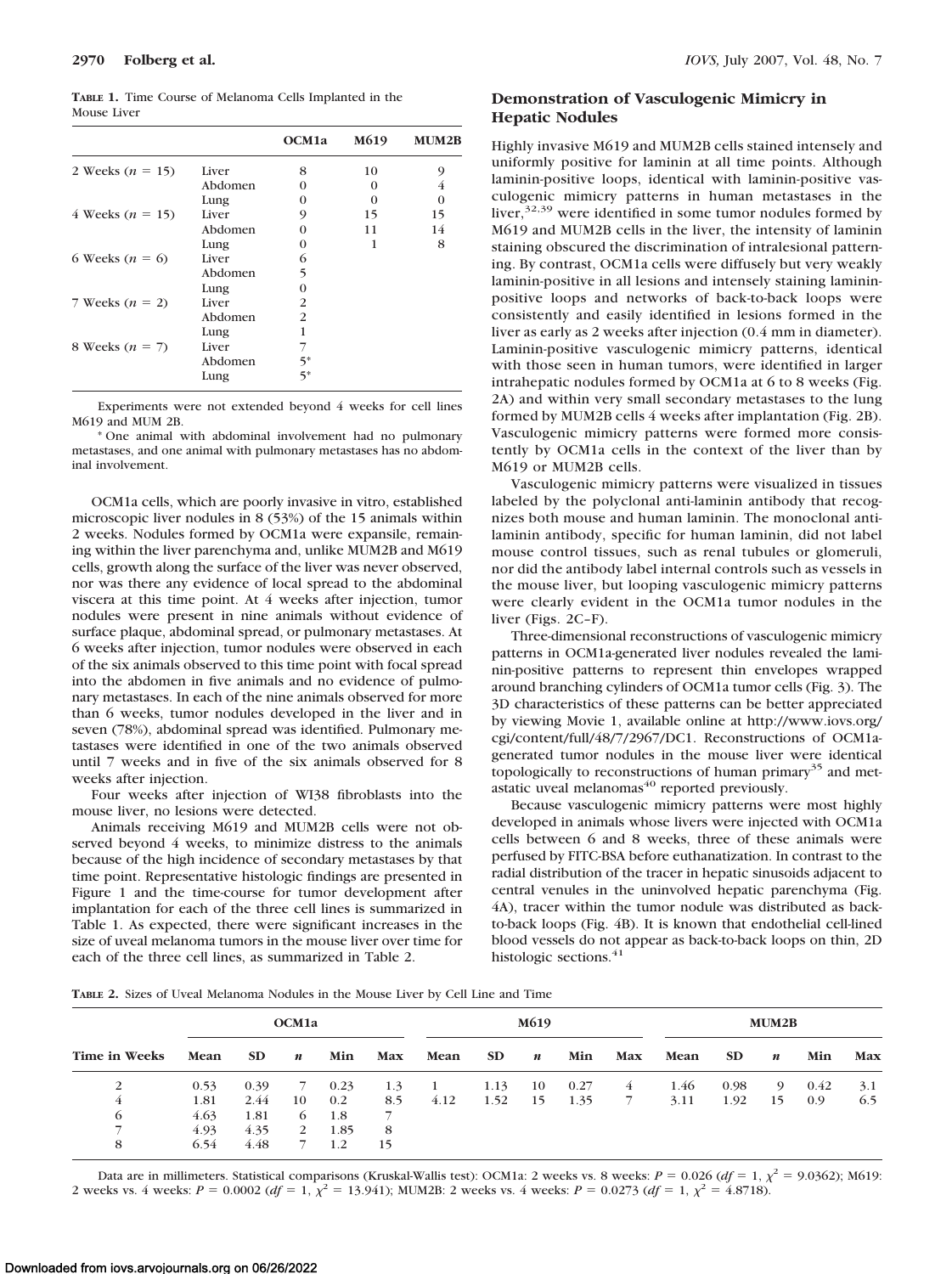**FIGURE 2.** Vasculogenic mimicry demonstrated in deposits of uveal melanoma in the SCID mouse liver. (**A**) Deposit of OCM1a in the mouse liver 6 weeks after injection. The tissue section has been labeled with an antibody to S100 protein (*red*) and to human laminin (*green*). Note the back-to-back loops of laminin within the tumor to the *left*. Blood vessels in the mouse liver do not label with human anti-laminin. (**B**) MUM2B cells metastatic to the mouse lung 4 weeks after implantation in the liver. The section is stained with antibody to human laminin and the reaction developed with diaminobenzidine (DAB). MUM2B cells are known to be amelanotic. Note the development of small laminin-positive loops within this very small secondary metastatic deposit. (**C**) Mouse kidney stained with antibody to human laminin. Neither the glomeruli nor the tubular basement membranes, both rich in laminin, stained with this antibody. (**D**) This section, stained with polyclonal antibody that cross-reacts with both human and mouse laminin, was taken adjacent to the section in (**C**). Note the staining of the mouse glomerular mesangium and tubular epithelium with this preparation developed with DAB. (**E**) Mouse liver into which MUM2B cells were implanted 4 weeks before euthanatization. The tumor cells in the top half of the field were stained with an antibody to human laminin and developed with DAB. An *asterisk* is placed in the center of laminin-positive tumor cells surrounded by a laminin-positive loop. Note that blood vessels within the mouse liver did not stain with this antibody to human laminin (*arrows*). (**F**) This section, adjacent to (**E**), was stained with a polyclonal antibody that cross-reacts with both hu-



man and mouse laminin. Note that the tumor cells stained for laminin, loops were identified (note the *asterisk* in tumor cells surrounded by a loop), but in contrast to (**E**), the basement membranes of hepatic vessels stained positive with this antibody (*arrows*). Bars: (**A**–**D**) 100  $\mu$ m; (**E**, **F**) 50  $\mu$ m.

## **DISCUSSION**

The model of metastatic uveal melanoma generated by the direct intrahepatic injection of human uveal melanoma cells faithfully reproduces the histology of metastatic uveal melanoma to the liver and is not associated with ocular morbidity. Looping vasculogenic mimicry patterns are generated in both the liver nodules and the secondary metastases (Fig. 1). The 3D architecture of these patterns in the model (Fig. 3) is identical with the architecture of these patterns in human primary<sup>35</sup> and metastatic uveal melanoma, $40$  and these patterns appear to constitute a perfusion pathway (Fig. 4) in the model as they do in other animal models of vasculogenic mimicry<sup>33</sup> and in human tumors.<sup>31</sup> Depending on the invasive behavior of the cell line used, the model may not simulate the disease in patients with endstage metastatic uveal melanoma. For example, some of the most invasive uveal melanoma cell lines used in this study (M619 and MUM2B) not only generated hepatic nodules and secondary metastases to the lungs, but also eventually spread throughout the abdomen, a behavior sometimes seen in patients but not typical of the clinical course of metastatic uveal melanoma. However, the implantation of OCM1a cells into the mouse liver closely simulated the clinical behavior of human uveal melanoma hepatic metastases.

Metastatic disease is seldom identified in patients with primary uveal melanoma at the time of the initial diagnosis and treatment.<sup>42</sup> Regardless of the modality used to eradicate the primary tumor, metastases do not typically become clinically manifest in patients until years, sometimes many years, later.<sup>43</sup> It is therefore likely that tumor has already spread to the liver at the time of the initial diagnosis and treatment. Although the direct injection of human uveal melanoma cells into the SCID mouse liver does not model the complete natural history of the metastatic cascade from the eye to the target organ, the directinjection model focuses on critical interactions between the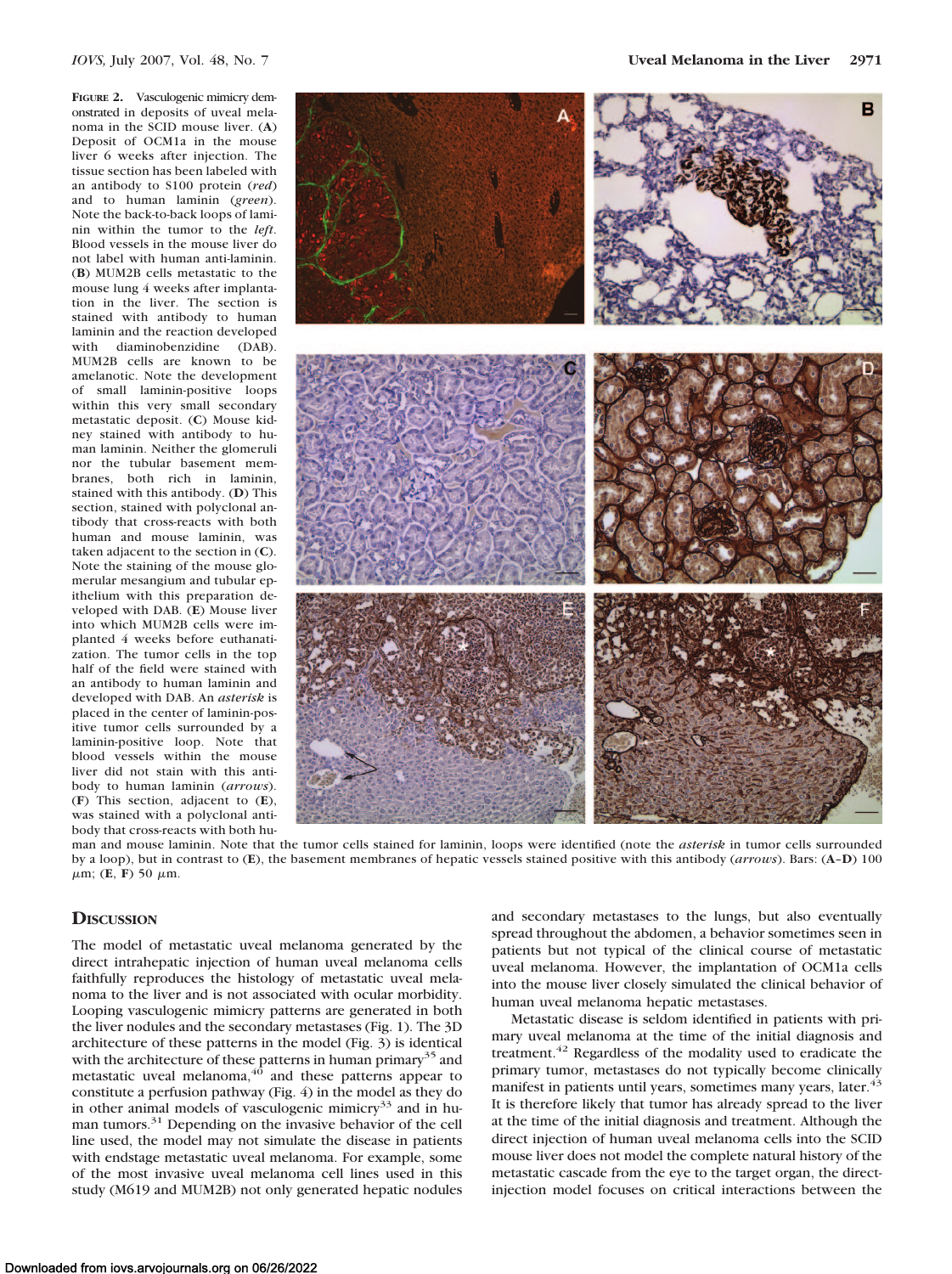

**FIGURE 3.** Stereopair of a 3D reconstruction of a nodule of OCM1a cells 6 weeks after implantation. Sections used to develop this reconstruction were stained with antibody to human laminin (*green*). This preparation was also counterstained with antibody to S100 protein and developed with a *red* chromogen (as in Fig. 2A), but to reduce visual confusion, the red channel is not illustrated in this figure. Please also refer to Movie 1, http://www.iovs.org/cgi/content/full/ 48/7/2967/DC1, an animated GIF file of this reconstruction that clearly establishes the laminin-positive loops in 2D histologic sections (Fig. 2) and here represent the outlines of laminin-positive envelopes that are cylindrical.

tumor cell and the liver. Considering the disappointing reality that no significant progress has been made to date in the treatment of patients with metastatic uveal melanoma, the direct-injection model provides for translationally relevant approaches to: (1) the development of new modalities to detect small tumor burdens in patients, (2) the biology of clinical dormancy of metastatic disease in uveal melanoma, (3) the design and testing of novel treatments to prevent the emergence of clinically manifest liver metastases after dormancy, and (4) the treatment of established metastatic uveal melanoma.

By using the direct-injection model and focusing on the interaction between the uveal melanoma cell and the liver, we were able to resolve unequivocally an ongoing controversy among uveal melanoma researchers—the histogenesis of vasculogenic mimicry patterns. Although uveal melanoma cells generate vasculogenic mimicry patterns in vitro without the participation of endothelial cells or fibroblasts, $25$  some investigators have proposed that these patterns represent "fibrovascular septa<sup>"44</sup> originating as a stromal response generated by the host.<sup>45</sup> Although it has been shown recently that uveal melanoma cells are capable of generating extracellular matrix proteins that have been identified in vasculogenic mimicry patterns, $34$  it remained theoretically possible that the patterns were composed of proteins co-opted from the microenvironment. By exploiting significant differences between human and mouse laminin<sup>46</sup> and using an antibody specific for human laminin, it was possible to demonstrate that laminin in vasculogenic mimicry patterns in the human uveal melanoma nodules is of human origin and thus originates from the tumor instead of the mouse host (Fig. 2).

The direct-injection model may be especially useful in developing new strategies for the early detection of small tumor burdens in the liver. For many years, oncologists have monitored liver enzymes on sequential visits after the treatment of the primary tumor to detect metastatic uveal melanoma. However, the sensitivity and specificity of liver enzymes in detecting metastasis is disappointingly  $low,$ <sup>47</sup> and patients may present with significant hepatic replacement by tumor and normal liver enzymes.<sup>48</sup> The sensitivity of hepatic ultrasound in detecting metastases from uveal melanoma is high, but the specificity is low.<sup>49</sup> One clinical investigation team concluded that ultrasound screening did not contribute to an improvement in outcome and called for the development of "better screening tests and more effective multimodality treatments. . . to improve survival in uveal melanoma patients with hepatic metastases."50

After implantation into the mouse liver, human uveal melanoma cells formed very small tumor nodules of melanoma at predictable times (Table 2). Therefore, it is possible to screen mouse serum in the direct-injection model to identify humansecreted proteins that may be very sensitive in detecting extremely small tumor burdens in vivo. A large number of putative biomarkers are now being identified through genomic or proteomic analyses of uveal melanoma cells and tissues. Screening putative biomarkers on banked human sera is wasteful of sera and is expensive.

The biological mechanisms underlying the latent emergence of clinical metastases in patients with uveal melanoma can also be explored in the direct-injection model. Certainly, the direct injection of uveal melanoma cells into SCID mice compromises the ability to study T-cell– dependent immune responses to the tumor, a limitation also found in most natural history models in immunosuppressed animals. However, investigators may vary several experimental conditions to model tumor dormancy independent of immune regulation of the tumor. For example, in the direct-injection model, it takes nearly 6 to 8 weeks for OCM1a cells to form tumor nodules in



**FIGURE 4.** Mouse liver containing OCM1a cells 6 weeks after implantation. This mouse was perfused with fluorescent BSA before euthanatization. (**A**) Fluorescence micrograph of this mouse's liver uninvolved in tumor. Note the presence of the fluorescent BSA filling the pattern of normal hepatic sinusoids. (**B**) Fluorescence micrograph taken from the same liver illustrated in (**A**), but illustrating the perfusion pattern in the tumor nodule formed by OCM1a cells. Note the presence of back-toback loops in this  $4\text{-}\mu\text{m}\text{-}$ thick section. Bar, 50  $\mu$ m.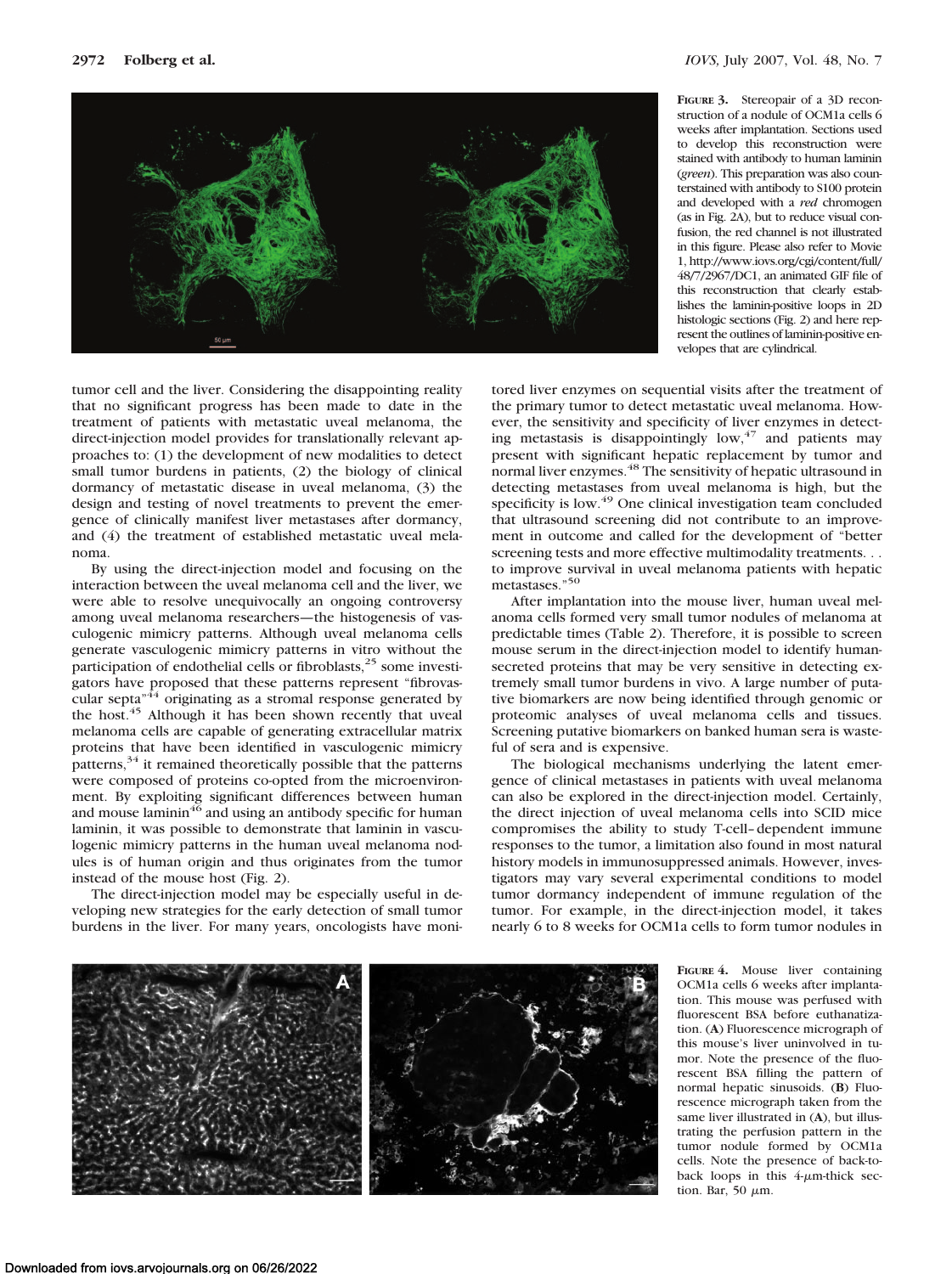the liver of comparable size to nodules produced by M619 and MUM2B cells in only 4 weeks, pointing to intrinsic properties of the tumor cell as one possible explanation for dormancy. Investigators may use a variety of different cell lines to further model dormancy as an intrinsic property of the tumor cell.

Furthermore, with regard to the phenomenon of dormancy in uveal melanoma in the liver, it is becoming apparent that the behavior of tumor cells is contextual and can be profoundly influenced by the tumor's microenvironment. For example, Kulesa et al. $51$  have shown recently that highly invasive cutaneous melanoma cells injected into the embryonic chick do not form tumors but rather are reprogrammed to populate benign neural crest– derived structures. Thus, although OCM1a uveal melanoma cells did not generate vasculogenic mimicry patterns in 3D culture conditions, these cells do generate these patterns when placed into the liver (Fig. 2A). It is interesting that although all three cell lines used in this study generated some degree of vasculogenic mimicry patterning in the liver, these patterns were most prominent and were found most consistently in nodules formed by OCM1a cells. The recently reported finding associating the generation of vasculogenic mimicry patterning by uveal melanoma cells with dampening of the metastatic phenotype (suppression of proliferation, decreased migration and invasion, and even phenotypic reversion to a spindle A morphology)<sup>52</sup> may therefore provide yet another partial explanation for the relative "latency" of OCM1a cells in generating large nodules in the liver and secondary metastases compared with M619 and MUM2B cells.

The direct-injection model may be especially useful in developing chemoprevention strategies to abort the emergence of clinically relevant metastases from micrometastases in patients with primary uveal melanoma who are at high risk for metastasis. Finally, the direct-injection model may be useful in designing treatments for patients with more advanced hepatic metastases.

Thus, by focusing on the interaction of uveal melanoma cells and the liver, the direct-injection model facilitates a large number of clinically relevant experiments. The direct-injection model therefore complements established natural history models that span the panorama of the metastatic cascade.

### *References*

- 1. McLean IW. The biology of haematogenous metastasis in human uveal malignant melanoma. *Virchows Arch A Pathol Anat*. 1993; 422:433– 437.
- 2. Albert DM, Shadduck JA, Craft JL, Niederkorn JY. Feline uveal melanoma model induced with feline sarcoma virus. *Invest Ophthalmol Vis Sci*. 1981;20:606 – 624.
- 3. Folberg R, Baron J, Reeves RD, Stevens RH, Tse DT. Primary melanocytic lesions of the rabbit choroid following topical application of 7,12-dimethylbenzanthracene: preliminary observations. *J Toxicol Cutan Ocul Toxicol*. 1990;9:313–334.
- 4. Pe'er J, Folberg R, Massicotte SJ, et al. Clinicopathologic spectrum of primary uveal melanocytic lesions in an animal model. *Ophthalmology*. 1992;99:977–986.
- 5. Bradl M, Klein-Szanto A, Porter S, Mintz B. Malignant melanoma in transgenic mice. *Proc Natl Acad Sci USA*. 1991;88:164 –168.
- 6. Anand R, Ma D, Alizadeh H, et al. Characterization of intraocular tumors arising in transgenic mice. *Invest Ophthalmol Vis Sci*. 1994;35:3533–3539.
- 7. Syed NA, Windle JJ, Darjatmoko SR, et al. Transgenic mice with pigmented intraocular tumors: tissue of origin and treatment. *Invest Ophthalmol Vis Sci*. 1998;39:2800 –2805.
- 8. Powell MB, Hyman P, Bell OD, et al. Hyperpigmentation and melanocytic hyperplasia in transgenic mice expressing the human T24 Ha-ras gene regulated by a mouse tyrosinase promoter. *Mol Carcinog*. 1995;12:82–90.
- 9. Kramer TR, Powell MB, Wilson MM, Salvatore J, Grossniklaus HE. Pigmented uveal tumours in a transgenic mouse model. *Br J Ophthalmol*. 1998;82:953–960.
- 10. Tolleson WH, Doss JC, Latendresse J, et al. Spontaneous uveal amelanotic melanoma in transgenic Tyr-RAS + Ink4a/Arf $-$ / $-$  mice. *Arch Ophthalmol*. 2005;123:1088 –1094.
- 11. Burns RP, Fraunfelder FT. Experimental intraocular malignant melanoma in the Syrian golden hamster. *Am J Ophthalmol*. 1961;51: 977–983.
- 12. Niederkorn JY. T cell subsets involved in the rejection of metastases arising from intraocular melanomas in mice. *Invest Ophthalmol Vis Sci*. 1987;28:1397–1403.
- 13. Niederkorn JY, Sanborn GE, Gamel JW. Suicide enzyme inhibition as a chemotherapeutic strategy for controlling metastases derived from intraocular melanomas. *Invest Ophthalmol Vis Sci*. 1987;28: 1844 –1850.
- 14. Diaz CE, Rusciano D, Dithmar S, Grossniklaus HE. B16LS9 melanoma cells spread to the liver from the murine ocular posterior compartment (PC). *Curr Eye Res*. 1999;18:125–129.
- 15. Dithmar S, Rusciano D, Grossniklaus HE. A new technique for implantation of tissue culture melanoma cells in a murine model of metastatic ocular melanoma. *Melanoma Res*. 2000;10:2– 8.
- 16. Apte RS, Niederkorn JY, Mayhew E, Alizadeh H. Angiostatin produced by certain primary uveal melanoma cell lines impedes the development of liver metastases. *Arch Ophthalmol.* 2001;119: 1805–1809.
- 17. Mueller AJ, Maniotis AJ, Freeman WR, et al. An orthotopic model for human uveal melanoma in SCID mice. *Microvas Res*. 2002;64: 207–213.
- 18. Braun RD, Abbas A. Orthotopic human choroidal melanoma xenografts in nude rats with aggressive and nonaggressive PAS staining patterns. *Invest Ophthalmol Vis Sci*. 2006;47:7–16.
- 19. Grossniklaus HE, Dithmar S, Albert DM. Animal models of uveal melanoma. *Mel Res*. 2000;10:195–211.
- 20. Ma D, Gerard RD, Li XY, Alizadeh H, Niederkorn JY. Inhibition of metastasis of intraocular melanomas by adenovirus-mediated gene transfer of plasminogen activator inhibitor type I (PAI-1) in an athymic mouse model. *Blood*. 1997;90:2738 –2746.
- 21. Yang H, Dithmar S, Grossniklaus HE. Interferon alpha 2b decreases hepatic micrometastasis in a murine model of ocular melanoma by activation of intrinsic hepatic natural killer cells. *Invest Ophthalmol Vis Sci*. 2004;45:2056 –2064.
- 22. Yang H, Akor C, Dithmar S, Grossniklaus HE. Low dose adjuvant angiostatin decreases hepatic micrometastasis in murine ocular melanoma model. *Mol Vis*. 2004;10:987–995.
- 23. Yang H, Grossniklaus HE. Combined immunologic and anti-angiogenic therapy reduces hepatic micrometastases in a murine ocular melanoma model. *Curr Eye Res*. 2006;31:557–562.
- 24. Kollmar O, Schilling MK, Menger MD. Experimental liver metastasis: Standards for local cell implantation to study isolated tumor growth in mice. *Clin Exp Met*. 2004;21:453– 460.
- 25. Maniotis AJ, Folberg R, Hess A, et al. Vascular channel formation by human melanoma cells in vivo and in vitro: vasculogenic mimicry. *Am J Pathol.* 1999;155:739 –752.
- 26. Maniotis AJ, Valyi-Nagy K, Karavitis J, et al. Chromatin sensitivity to Alu I endonuclease is regulated by extracellular matrix and the cytoskeleton*. Am J Pathol*. 2005;166:1187–1203.
- 27. Maniotis AJ, Chen X, Garcia C, et al. Control of melanoma morphogenesis, endothelial survival, and perfusion by extracellular matrix. *Lab Invest*. 2002;82:1031–1043.
- 28. Welch DR, Lobl TJ, Seftor EA, et al. Use of the membrane invasion culture system (MICS) as a screen for anti-invasive agents. *Int J Cancer*. 1989;43:449 – 457.
- 29. Braun RD, Abbas A, Bukhari SO, Wilson W. Hemodynamic parameters in blood vessels in choroidal melanoma xenografts and rat choroid. *Invest Ophthalmol Vis Sci*. 2002;43:3045–3052.
- 30. Gamel JW, McLean I, Greenberg RA, et al. Objective assessment of the malignant potential of intraocular melanomas with standard microslides stained with hematoxylin-eosin. *Hum Pathol*. 1985; 16:689 – 692.
- 31. Folberg R, Maniotis AJ. Vasculogenic mimicry. *APMIS*. 2004;112: 508 –525.